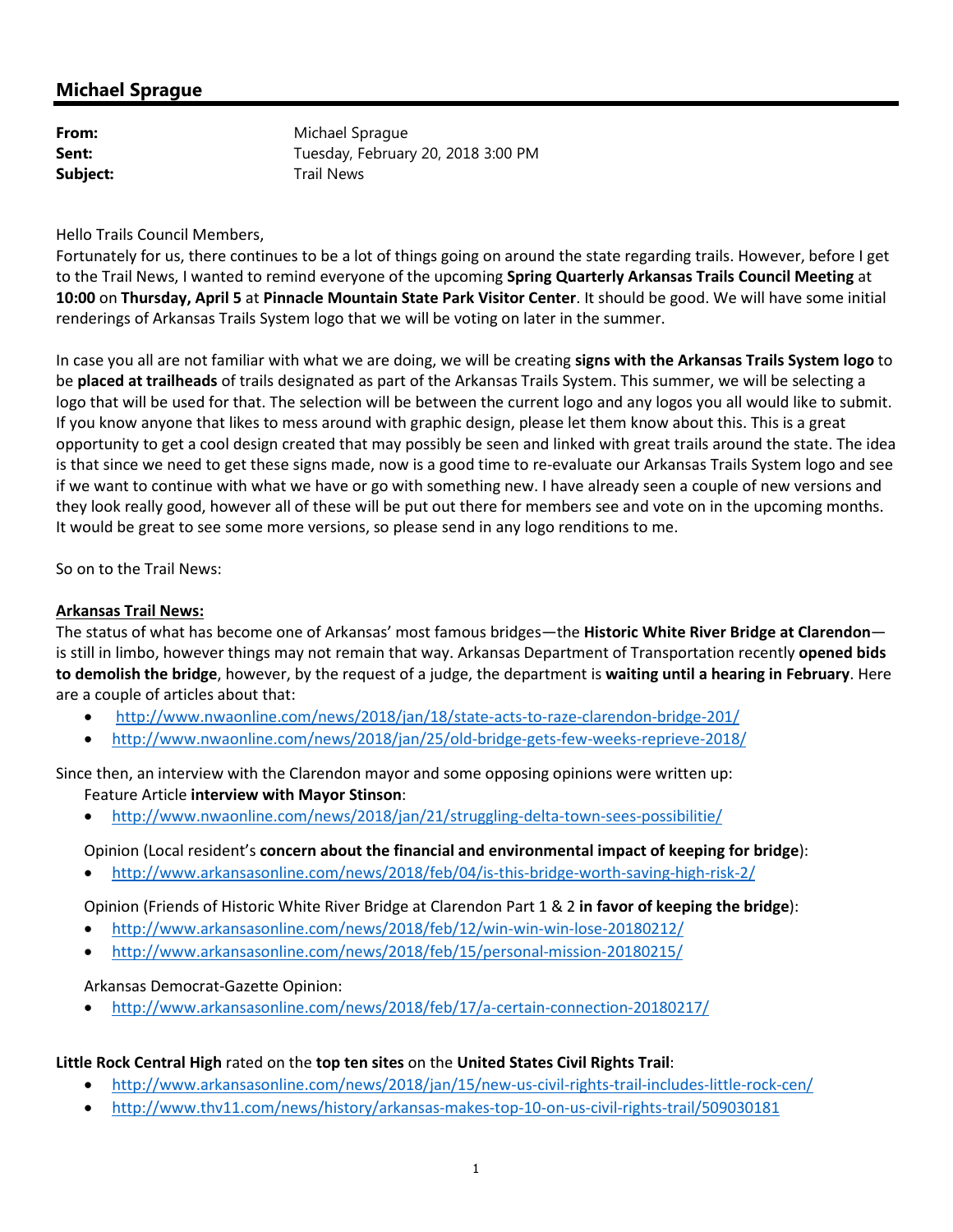Two people significant to trails in Arkansas retired recently.

The **Buffalo National River**'s pioneering **Superintendent Kevin Cheri Retires** and leaves behind a legacy of breaking down negative stereotypes and establishing more trails:

• https://www.news-leader.com/story/news/local/ozarks/2017/12/08/death-threats-big-successes-buffalo-riverpark-chief-has-seen-all/931783001/

### **Cheri** honored with a **Regional Director's Award of Outstanding Service**:

• http://harrisondaily.com/news/buffalo-national-river-superintendent-kevin-cheri-honoredtuesday/article\_35feee30-df7f-11e7-83bd-c7f6c80b3c7a.html

**Mack Hollis**, **Russellville Parks Director**, retires—says creating trails were his favorite projects:

• http://www.arkansasonline.com/news/2017/dec/31/russellville-parks-director-leaves-trail-accomplis/

New **Arkansas Tourism Director Jim Dailey** highlights **trails and trail activities** as important to tourism in the state:

• http://www.hotsr.com/news/2018/jan/23/mayor-of-arkansas-20180123/

**Jeff Speck**, a well-known city planner who focusses on walkablily (and bikability), spoke recently in Fayetteville as "Part 2" of the Northwest Arkansas Regional Planning Commission's *Growing Mobility in a Growing Region Series*. He had a lot of fascinating things to say regarding the **design of a city in relation to its desirability (and a safety) as a place to live**. His **lecture** has a lot of real good information about urban design, and here it is in its **full-length**:

• https://www.youtube.com/watch?v=n\_vw3o9MUZY

Jeff Speck's Website:

• http://www.jeffspeck.com/

Also in multi-media, the **Ozark Highlands Trail** was featured on **The Trail Show**—**a long-distance trail podcast—**with an interview of Steven Parker from the Ozark Highlands Trail Association. The interview **starts at 41:20** and lasts a little over 20 minutes.

• http://thetrailshow.com/the-trail-show-60-the-oht/

The Trail Show's Main Page:

• http://thetrailshow.com/

Also relating the **Ozark Highlands Trail**, work is being made on its **eastern side** in a larger effort to connect with Missouri's Ozark Trail:

• http://www.baxterbulletin.com/story/news/local/2018/01/26/volunteers-help-make-oht-reality/1070237001/

Here are some of the projects making the news recently in Eastern Arkansas:

**Pine Bluff's** 5-mile **Lake Saracen Walking Trail** completion was recently celebrated a few months ago, giving residents a great place to go:

• http://www.pbcommercial.com/news/20171113/lake-saracen-walking-trail-has-been-completed

Trails have been in the news lately for **Jonesboro**.

A public meeting was recently held to discuss plans being created for a **bicycle-pedestrian greenway** around **Jonesboro**:

• http://www.kait8.com/story/37519455/public-meeting-held-for-bike-and-pedestrian-trail

**Jonesboro** is also **buying land to build mountain bike trails** and will also be **building a pump track**: Land to build mountain bike trails:

o http://www.wmcactionnews5.com/story/37499884/city-eyes-acreage-near-craighead-forest-park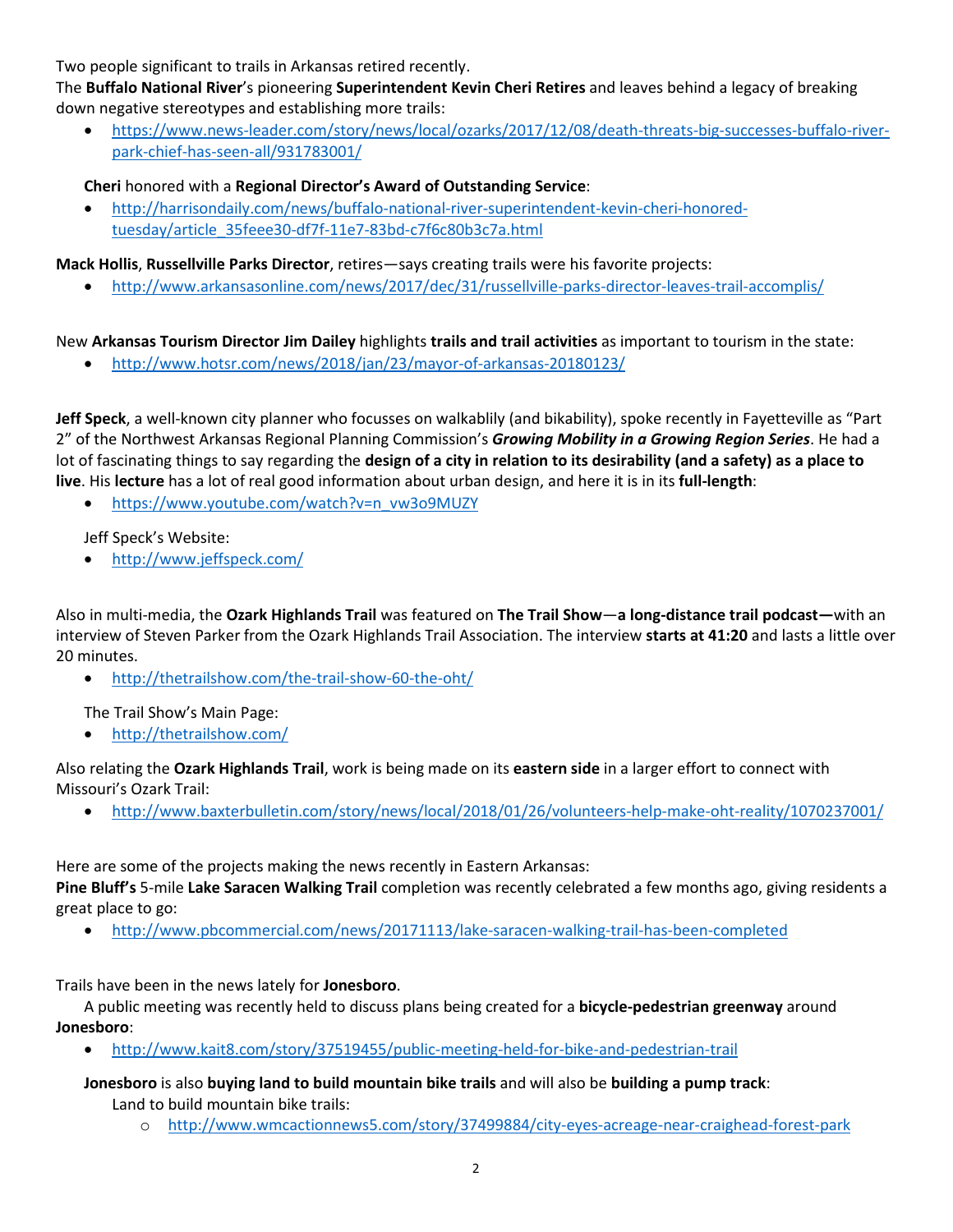Pump track:

o http://www.kait8.com/story/37308804/city-approves-pump-track-for-craighead-forest-park

### Recent City Council news regarding pump track:

o http://www.arkansasonline.com/news/2018/feb/17/jonesboro-bike-track-requires-budget-ri/

Much is also going on in Russellville and Western Arkansas:

Russellville and Arkansas Tech have recently opened a new trail and plan to build another one.

A **trail** in **Russellville connecting Arkansas Tech, the Russellville Aquatics Center and Bona Dea Trails** was opened in the fall:

• http://www.arkansastechnews.com/community/russellville-atu-celebrate-opening-of-trail/

### **Pedestrian Bridge and Trail** to be built on **Arkansas Tech University** campus:

• http://www.arkansasmatters.com/news/local-news/construction-of-bridge-and-pedestrian-trail-approved-byatu-board-of-trustees/924076910

With trails being built, the **Russellville** Advertising and Promotion Commission has decided to make **maps of the city's trails**:

• http://www.couriernews.com/Content/Default/Local-News/Article/Tourism-board-OKs-map-of-city-trails/- 3/83/814

A **Paris-to-Central City rail trail** project recently gained more support. This time from **Western Arkansas Planning and Development District**:

• http://www.swtimes.com/news/20171214/proposed-multi-use-trail-would-stretch-from-central-city-to-paris

The City of **Alma** is also entering the **mountain bike** world with **trails at Lake Alma**:

- http://www.swtimes.com/news/20180121/mountain-bike-trail-planned-at-lake-alma
- http://www.pressargus.com/news/20180124/alma-trails-part-of-kick-start

**Van Buren** is also looking to develop some **soft surface trails** this summer and, in the future, get a good **bike-pedestrian connection with Fort Smith**:

• http://www.arkansasnews.com/news/20180217/van-buren-marks-land-for-mountain-bike-trails-junk-festreturns

The City of **Fayetteville**, with help from a Walton Family Foundation grant, may also be **purchasing land for more mountain bike trails**:

- https://www.fayettevilleflyer.com/2018/02/13/walton-grant-could-help-fund-228-acre-mountain-bike-park-infayetteville/
- http://www.nwaonline.com/news/2018/feb/18/land-deal-offers-recreation-preservation/

The City of **Fayetteville** may also soon pass a **smoking ban** in their **parks and trails**:

• http://www.nwaonline.com/news/2018/feb/11/proposal-would-ban-smoking-in-fayettevi/

**Official names** have been established for **Fayetteville's Mount Kessler trails**, including one named for a Grateful Dead song:

• https://www.fayettevilleflyer.com/2018/02/01/kessler-mountain-trail-names-finalized/

Money Magazine ranked **Fayetteville** the **number one place for singles to live** in the United States. Trails were list as one of the reasons:

• http://time.com/money/5141644/best-places-to-live-singles/

A section of the Frisco Trail part of the Razorback Greenway will be improved soon:

• https://www.fayettevilleflyer.com/2018/02/16/frisco-trail-section-to-close-for-concrete-replacement/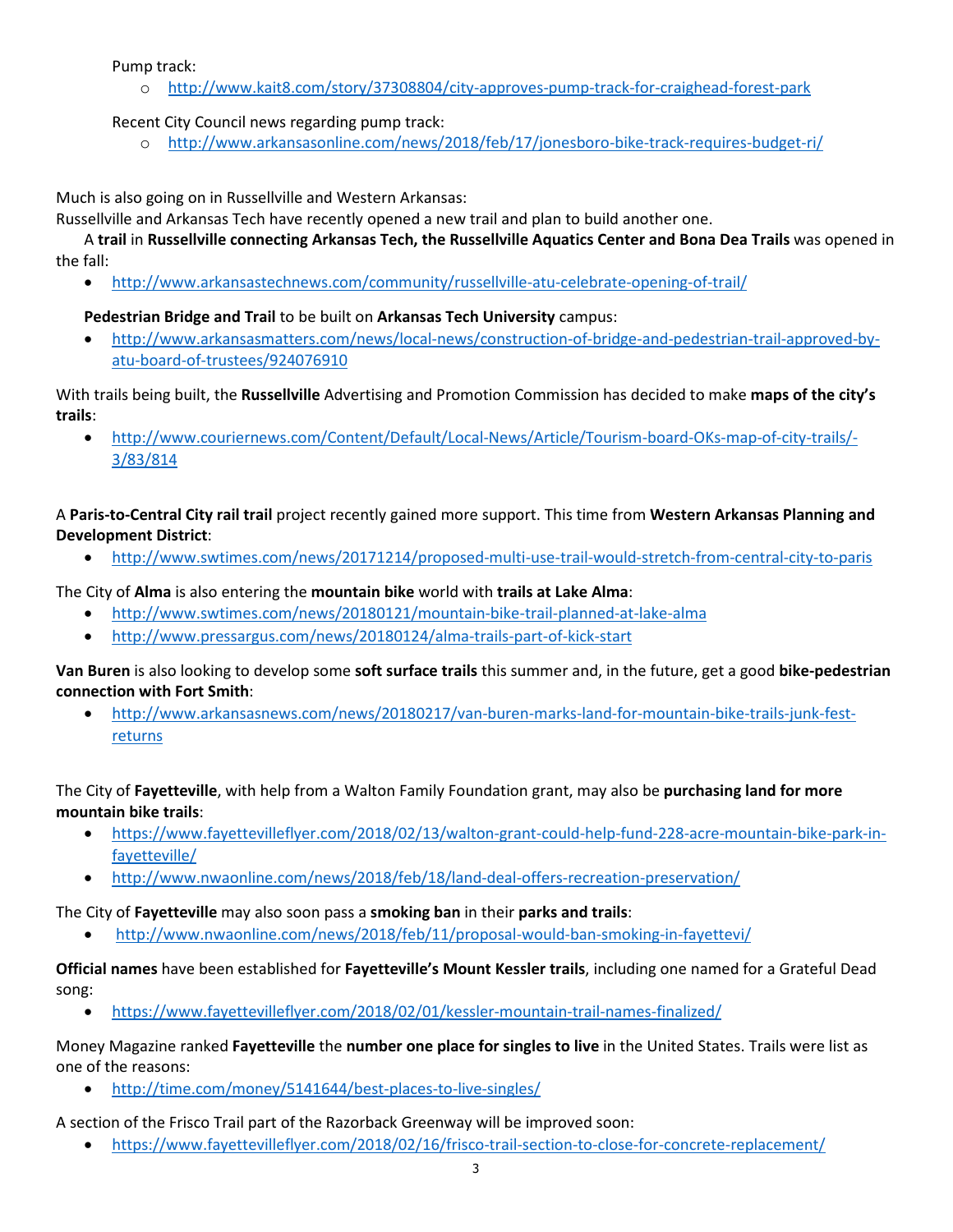• http://www.nwaonline.com/news/2018/feb/17/section-of-frisco-trail-in-fayetteville/?news-arkansas-nwa

#### A little further north in **Springdale mountain bike trails** are to be **built around an historic site**:

• http://www.nwaonline.com/news/2017/dec/24/group-buys-springdale-historic-site-201-1/

### And a **mountain bike skills park** is to be built at **Springdale's Jones Center**:

- https://www.carrollconews.com/story/2480647.html
- http://www.nwaonline.com/news/2018/jan/11/runway-bike-park-coming-to-springdale-s/
- http://www.nwahomepage.com/news/fox-24/jones-center-receives-grant-for-mountain-bike-skillspark/909855303

## Even further up north, **Rogers and Bentonville** received **\$3.1 million** in grants from the Walton Family Foundation to **improve the Razorback Greenway**:

• http://www.nwaonline.com/news/2017/dec/17/3-1m-in-grants-to-help-2-cities-update-/

### Also in the area will be **IMBA's first-ever Women's Bicycle Summit** to be held in **Bentonville** this spring:

- https://www.imba.com/press-release/UPRISING
- https://www.bicycleretailer.com/industry-news/2018/02/16/imba-plans-its-first-womenssummit#.WoxKUnzavGg

### Here's a write-up regarding **Bentonville and Rogers' Trail of Two Cities** trail:

• http://www.nwaonline.com/news/2018/feb/20/greenway-spurs-add-to-biking-walking-en/

### Much is also going on in **Eureka Springs**.

Eureka Springs is building **downhill mountain bike trails** at **Lake Leatherwood**:

o http://www.carrollconews.com/story/2467929.html

### **18 miles of Mountain bike trails** to be built at **Eureka Springs Passion Play**:

o https://www.carrollconews.com/story/2480647.html

Out in the rural Ozarks, mountain bikes have arrived literally. **Kingston, Jasper and Oark Schools** get **mountain bikes** thanks to a grant from the Walton Family Foundation:

- http://newtoncountytimes.com/news/cycle-kids-wheels-into-jasper-school-district/article\_387f10d2-ff90-11e7- 9e04-6fedc16f2a6f.html
- http://newtoncountytimes.com/opinion/hello-newton-county/article\_2e82df5c-ffa2-11e7-8398- 935112464767.html

More news regarding trails is happening closer to Central Arkansas also. Here's a nice write-up on the **history** of the **Heber Springs' Sugarloaf Mountain Trail**: Graffiti removal effort brings community together and leads to trail system creation:

• http://www.thesuntimes.com/news/20180120/sugarloaf

### A **Conway trail pedestrian bridge** is set **to begin construction** in the spring:

• http://www.thecabin.net/news/20180128/pedestrian-bridge

### A write-up on **Conway's growth as a desirable place** to be **includes trails** as one of the main examples:

• http://www.arkansasonline.com/news/2018/feb/11/conway-gets-it-20180211/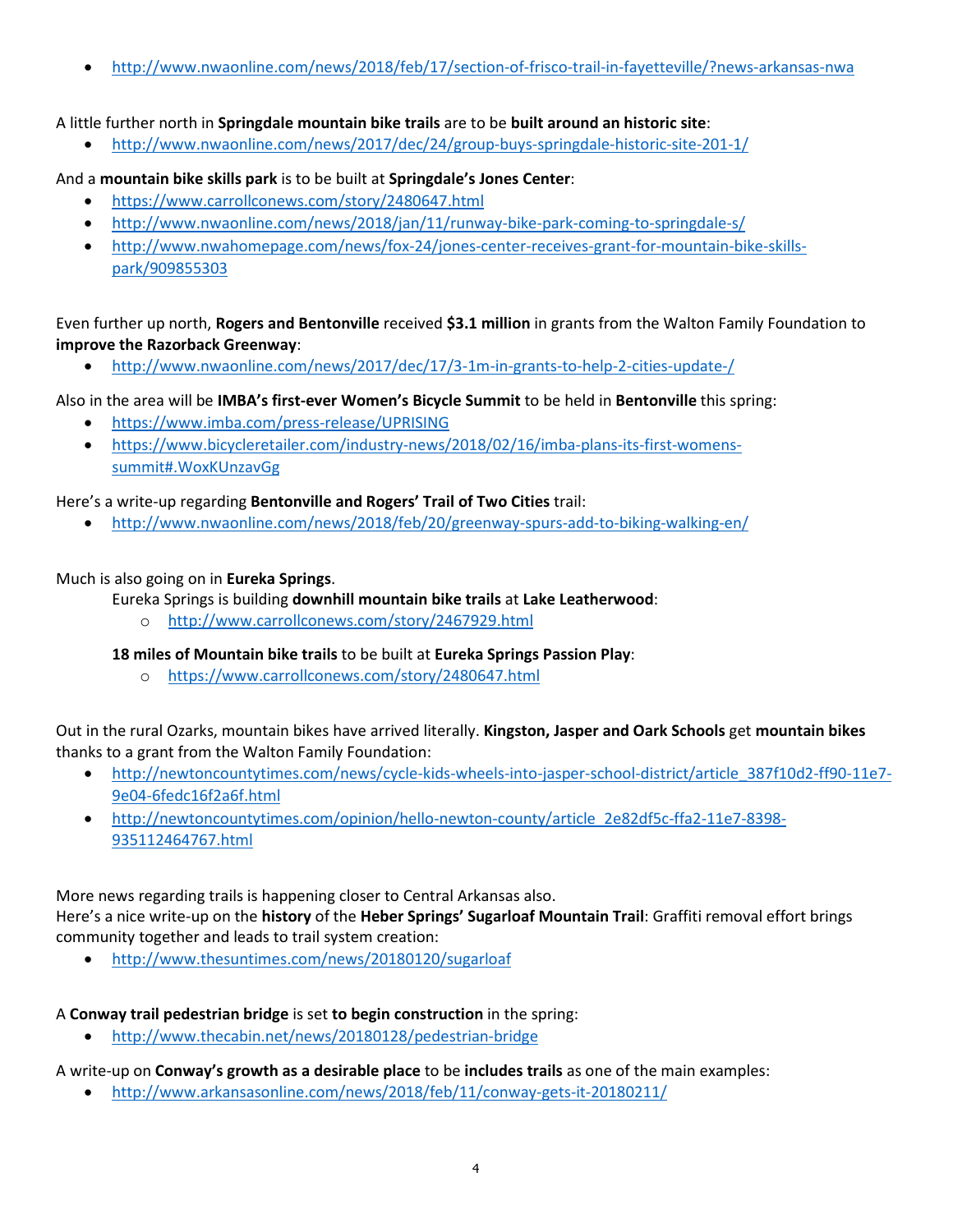## **Southwest Trail** is awarded \$400,000 through **Transportation Alternative Program funds** distributed by Central Arkansas' Metroplan:

- http://www.nwaonline.com/news/2018/feb/01/metroplan-allots-1-6m-for-transport-pla/
- http://www.arkansasnews.com/news/20180220/southwest-trail-receives-less-funding-than-recommended

Also in Central Arkansas, a new 12-foot-wide, **multi-use trail is planned** to be constructed at **Pinnacle Mountain Park** connecting the West-Side parking and trailhead area with the park's arboretum:

• http://www.nwaonline.com/news/2018/jan/29/state-park-out-to-blaze-new-trail-20180/

Arkansas State Parks proposes to improve **Mount Magazine** by building a **multi-use trail** to connect cabins:

• http://www.boonevilledemocrat.com/news/20180214/forest-service-initiating-public-comment-period-onmount-magazine-state-park-project

**Central Arkansas Trail Alliance (CATA)** recently elected a new executive committee with **Paul Norris as President** and **Joe Jacobs as Vice President**. Matt Goddard will still stay on in the role of Immediate Past President. Here is a link to their Facebook Page with more information on that:

• https://www.facebook.com/CentralARTrail/

### **Babe Ruth descendants** are coming to Hot Springs to dedicate markers on the **Hot Springs Historic Baseball Trail**:

• http://www.arkansasnews.com/news/20180116/descendants-of-babe-ruth-to-be-in-hot-springs-in-march

### Also, Visit Hot Springs is **soliciting mural proposals** for the **Hot Springs Historic Baseball Trail**:

• http://www.hotsr.com/news/2018/jan/24/baseball-history-mural-planned-20180124/

And on an out-of-state trip by an Arkansan—a write-up of **Arkansas adventurer Jim Warnock's Sierra Nevada trip**:

• http://www.nwaonline.com/news/2018/feb/13/backpackers-go-the-distance-20180213/

Jim Warnock's Website which includes a video slide show of the Ouachita Trail:

• https://ozarkmountainhiker.com/

#### **Other Trail News:**

I was entertained by this and thought some of you may also be. **Bicycle race trough someone's house**:

• https://deadspin.com/bike-race-course-goes-directly-through-mans-living-room-1822968711

### We don't have the climate for this, however it's also cool. **Toronto's Skate Trail**:

- https://www.curbed.com/2018/1/5/16853904/bentway-toronto-park-skate-trail
- http://urbantoronto.ca/database/projects/bentway-was-under-gardiner
- https://www.theglobeandmail.com/news/toronto/torontos-bentway-skate-trail-under-gardiner-set-to-openthis-weekend/article37512987/

#### **Mount St. Helens trail system**—after the eruption. Since the trails were destroyed in the eruption in 1980, the Mount St. Helens area was able to get a new slate to **re-do** the whole trail system:

• https://www.wta.org/news/magazine/features/st-helens-changing-story-of-trails

#### To save on expenses, **Asheville** may choose **not to pave** some of their **greenways**:

• http://www.citizen-times.com/story/news/local/2017/12/10/asheville-greenway-shortage-paved-vs-unpavedfrench-broad-greenway/931903001/